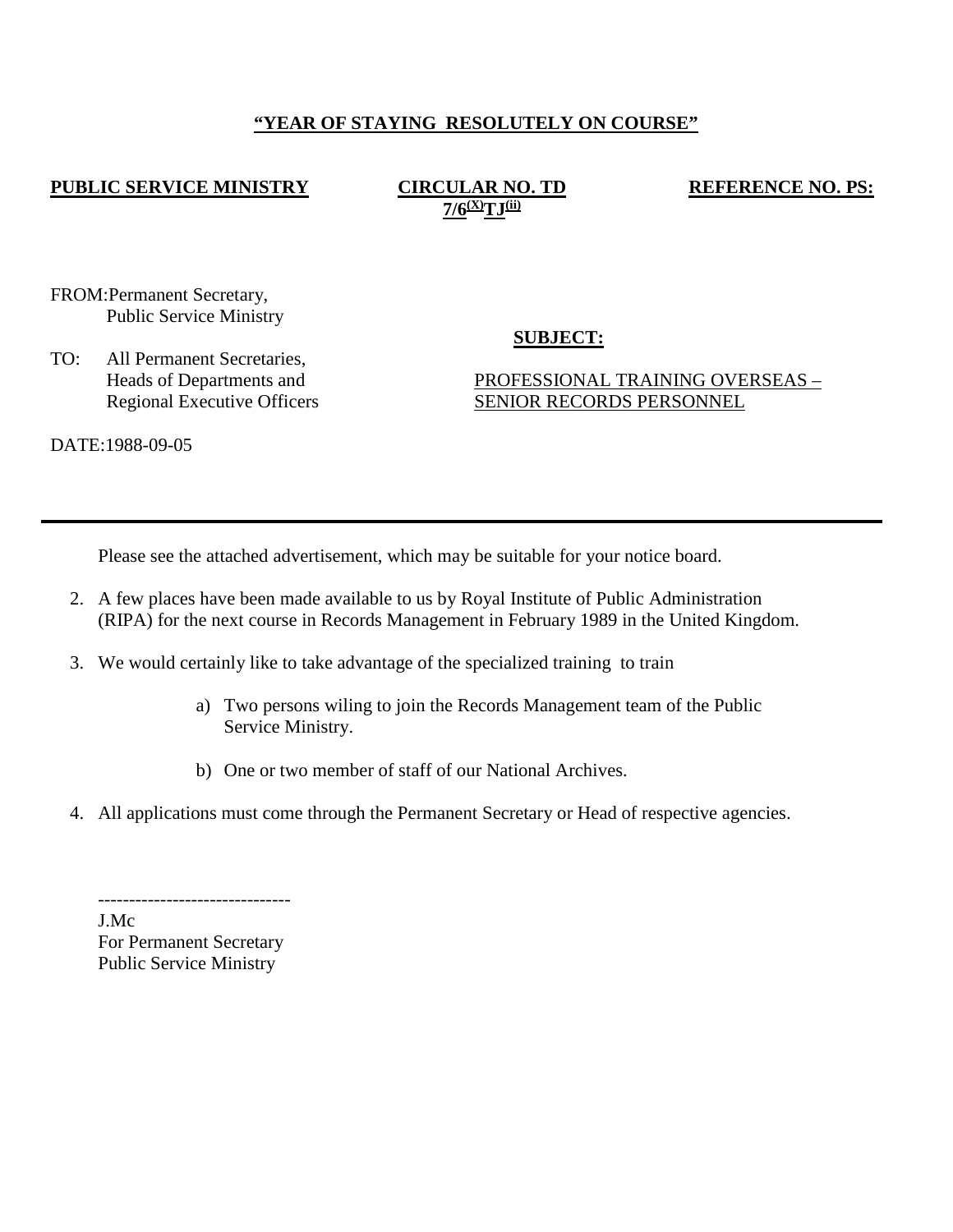-------------------------------------------------------------------------------------------------------

### ARE YOU INTERESTED INPROFESSIONAL TRAINING OVERSEAS

### (THREE MONTHS IN (ENGLAND)

### A PREREQUISITE TO JOINING A

## PROFESSIONAL PROGRESSIVE AND VIBRANT

### TEAM OF

# RECORDS MANAGEMENT OFFICERS

## AT THE

## PUBLIC SERVICE MINISTRY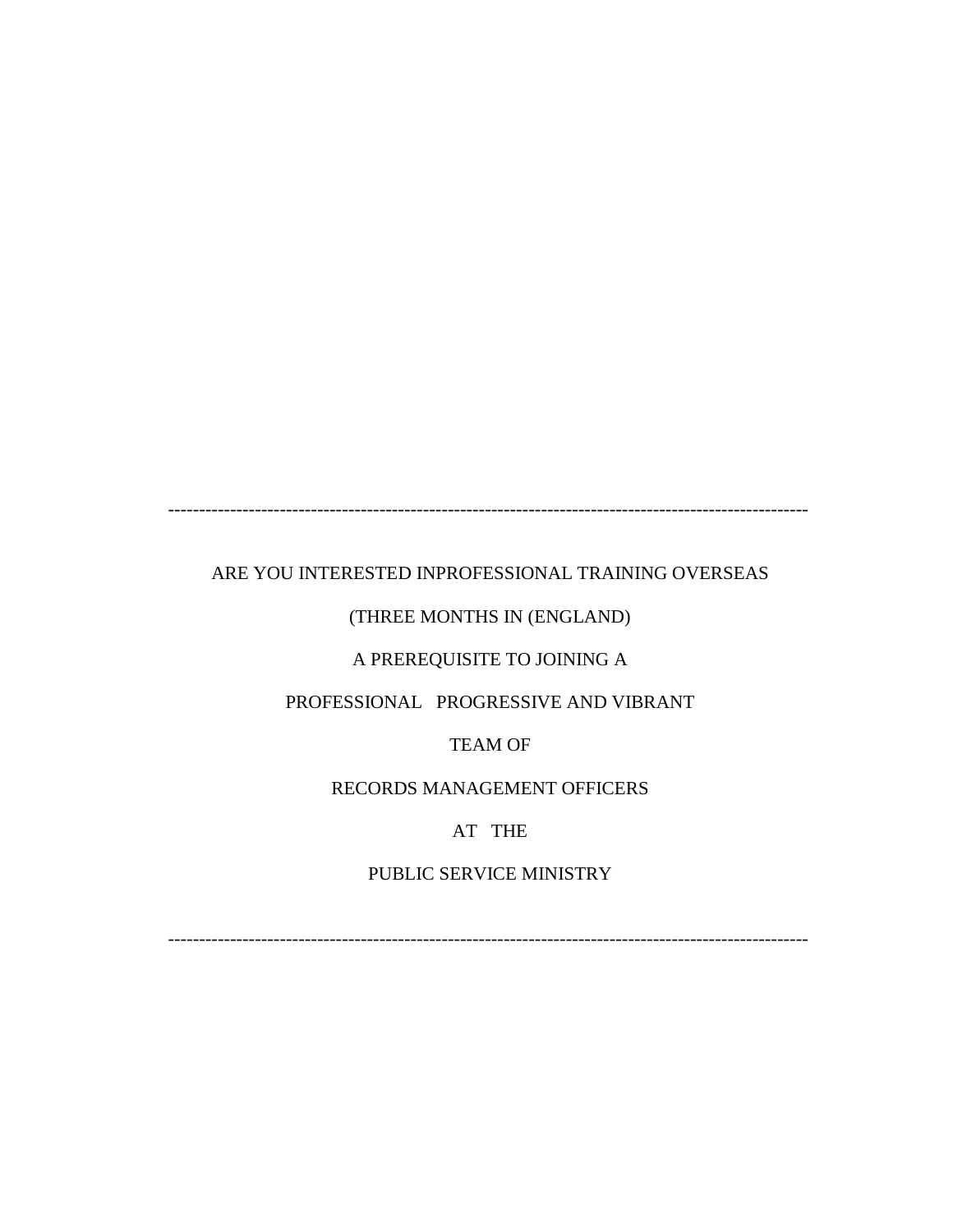The PUBLIC SERVICE MINISTRY RECORDS MANAGEMENT TEAM is a small body of well experienced and trained personnel whose primary task is to share knowledge , impart experience in all modern and improved methods of RECORDS MANAGEMENT ,and to provide advice on RECORDS MANAGEMENT SYSTEMS AND PROCEDURES IN THE Public Service so as to improve efficiency and effectiveness in RECORDS MANAGEMENT.

### HOW TO BECOME ELIGIBLE FOR SELECTION

- i. Fill up the attached questionnaire.
- ii. Send completed questionnaire to the Permanent Secretary, Public Service Ministry Waterloo Street , GEORGETOWN to meet not later than  $7<sup>th</sup>$  October 1988, as overseas training commences early 1989.
- iii. Selected applicants will be invited to an interview within two (2) weeks of the closing date.
- iv The applicants who are finally selected will become members of the team .

### **BENEFITS**

- i Attractive salary
- ii Traveling allowance
- iii Progressive organization

### ALL APPLICATIONS MUST BE SUBMITTED THROUGH PERMANENT SECRETARIES/HEADS OF DEPARTMENTS

--------------------------------------------------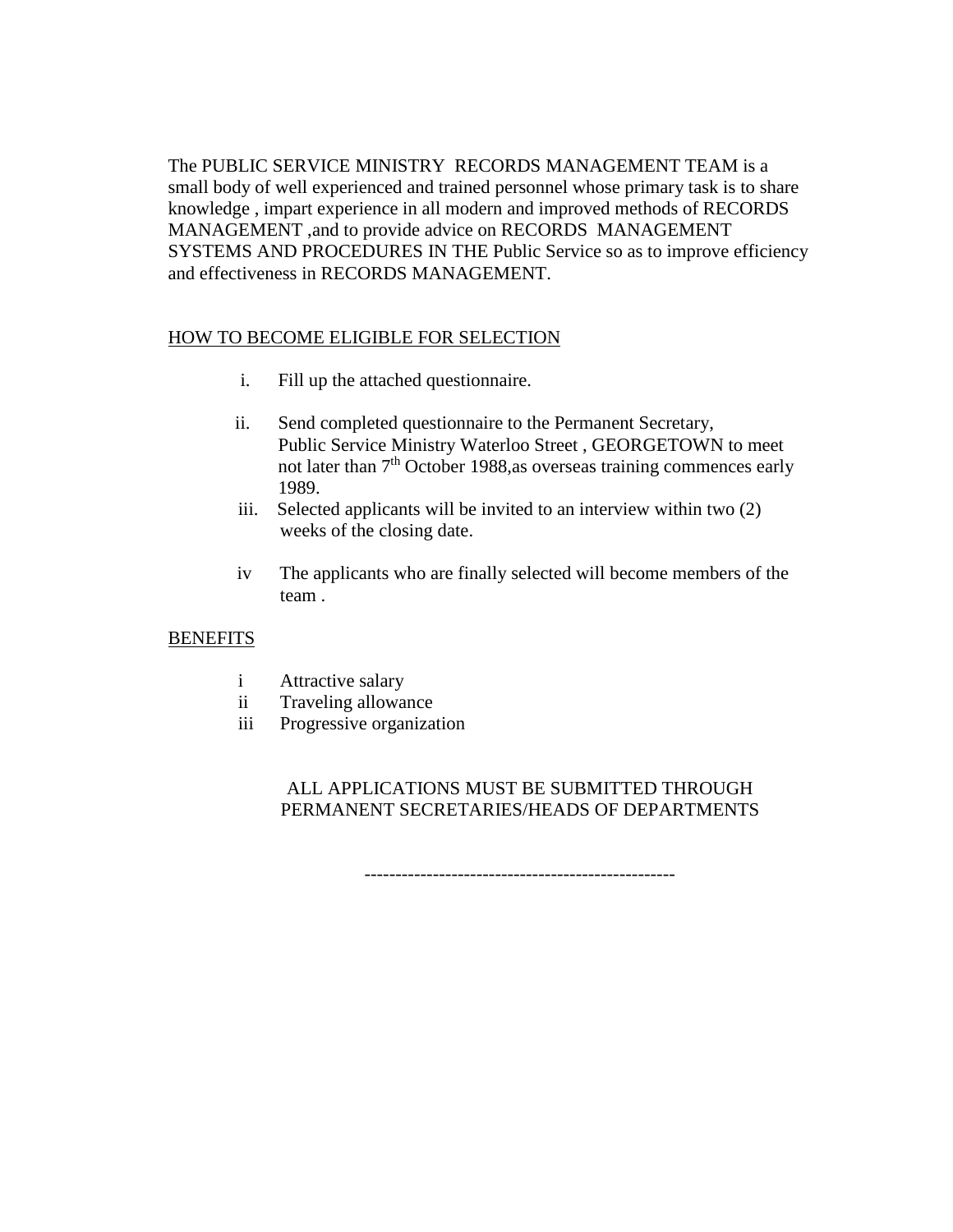## **QUESTIONNAIRE**

#### OBJECTIVE

### TO FIND OU FROM APPLICANTS WORK EXPERIENCE, QUALIFICATIONS AND DEGREE OF INTERESTS THEY HAVE IN BEING CONSIDERED FOR WORKING AT THE PUBLIC SERVICE MINISTRY AS A RECORDS MANAGEMENT SPECIALIST.

## QUALIFICATIONS:

| <b>YEAR</b> | <b>CERTIFICATES</b><br><b>GAINED</b> | <b>SUBJECTS</b> | <b>GRADES</b> |
|-------------|--------------------------------------|-----------------|---------------|
|             |                                      |                 |               |
|             |                                      |                 |               |
|             |                                      |                 |               |
|             |                                      |                 |               |
|             |                                      |                 |               |
|             |                                      |                 |               |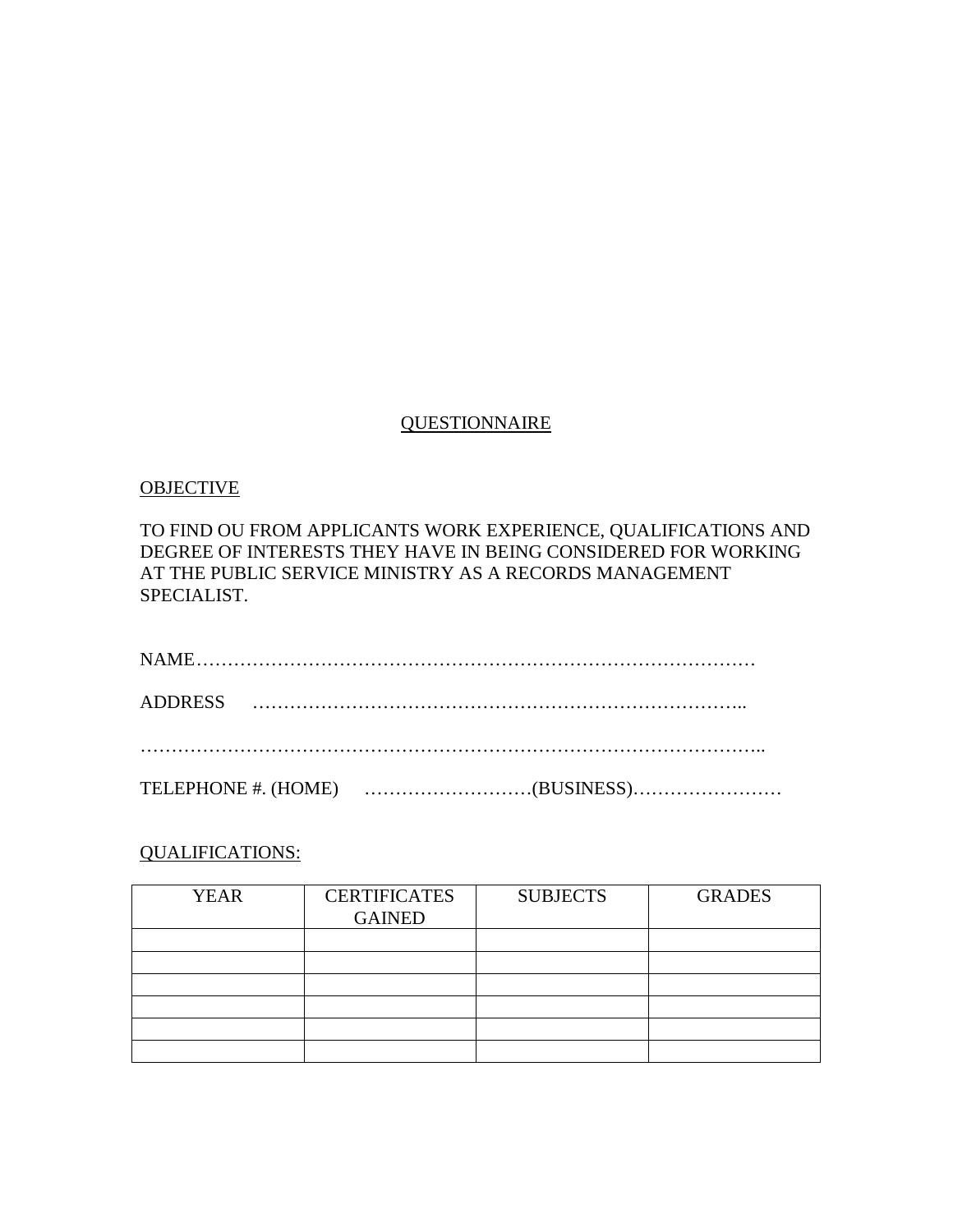### PRESENT EMPLOYMENT

| YEAR (FROM- | <b>NAME OF</b>  | POSITION/SALARY | <b>WORK</b>       |
|-------------|-----------------|-----------------|-------------------|
| TΩ          | <b>EMPLOYER</b> |                 | <b>EXPERIENCE</b> |
|             |                 |                 |                   |
|             |                 |                 |                   |
|             |                 |                 |                   |
|             |                 |                 |                   |
|             |                 |                 |                   |

### PREVOIUS EMPLOYMENT

| YEAR (FROM-TO) | <b>NAME OF</b>  | POSITION HELD | <b>WORK</b>       |
|----------------|-----------------|---------------|-------------------|
|                | <b>EMPLOYER</b> |               | <b>EXPERIENCE</b> |
|                |                 |               |                   |
|                |                 |               |                   |
|                |                 |               |                   |
|                |                 |               |                   |
|                |                 |               |                   |

Please indicate by inserting tick 3 in appropriate box

#### 1. HOW LONG HAVE YOU BEEN IN THE PUBLIC SERVICE?

θ Less than θ Five years-ten years θ Over ten years

### 2. HAVE YOU HAD ANY TRAINING BEFORE?

θ No θ One Course θ More than one course

### 3. CAN YOU BE AWAY FROM HOME?

Overseas  $\theta$  Up to two weeks  $\theta$  two weeks-four weeks

θ four weeks to fifty-two weeks

Local  $\theta$  weekends only  $\theta$  one-week at a time

θ any reasonable time required